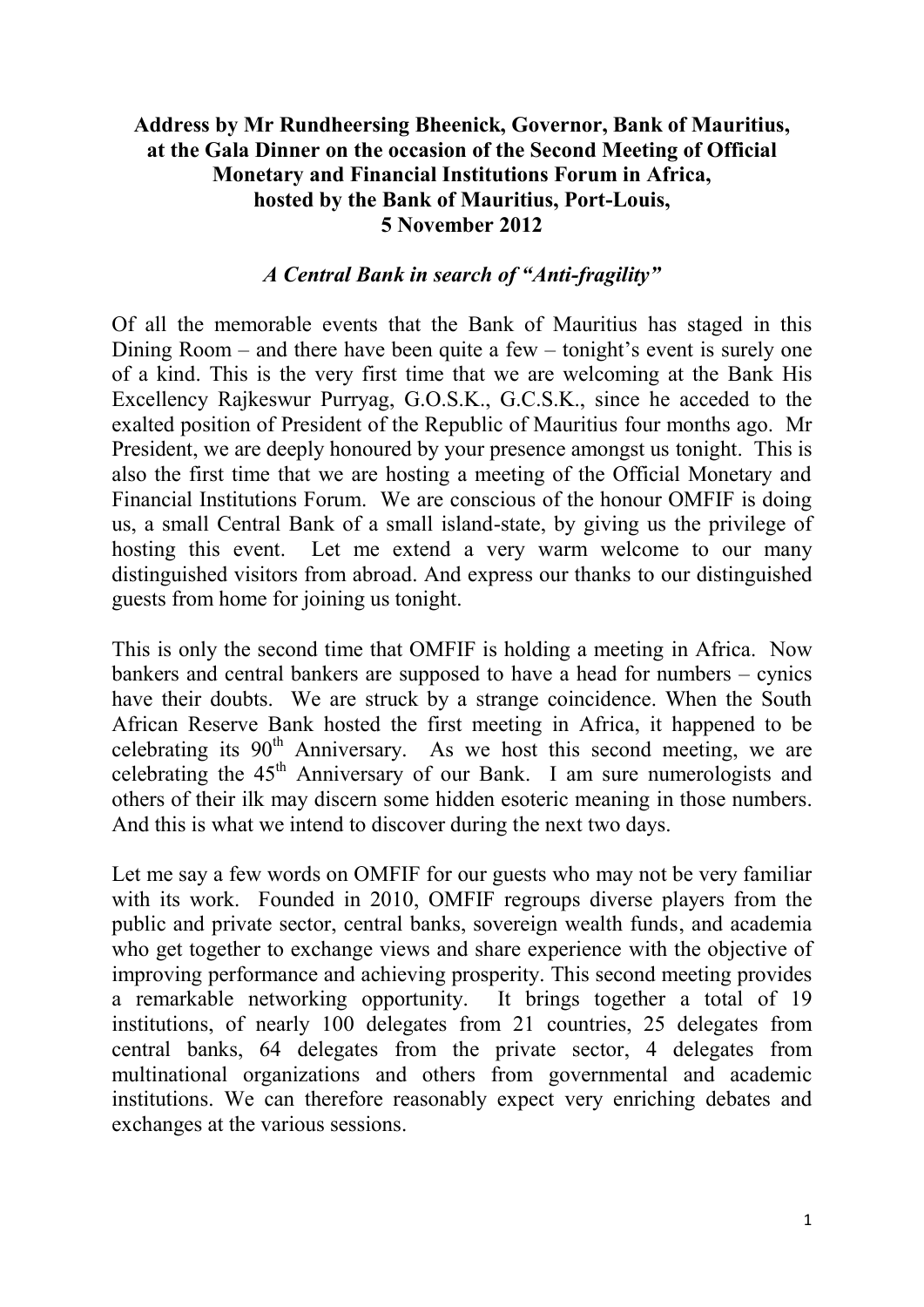The inaugural meeting in South Africa last year already set the tone. Participants highlighted the signs of Africa's stunning potential: 5% average GDP growth in the recent past, fast-rising incomes, and abundant resources. The meeting articulated the crucial requirements for the future of the African continent. Foremost among them were the following: first, strengthening trade integration with other faster growing areas; second, fighting corruption; and third, harnessing domestic and foreign savings for investment and development. The theme of this year's symposium "Trade flows and global growth" rightly follows up on the conclusions of the meeting in South Africa.

Tonight I will share with you our own experience at the Bank of Mauritius and touch upon our role in the regional integration agenda. I also comment *en passant* on some issues that have a bearing on the prosperity of the African continent.

We are all aware that we are meeting against the backdrop of a continuing global financial and economic crisis. At different levels and in different fora, we have talked enough about it. As Christine Lagarde, the Managing Director of the IMF, put it in Tokyo, it is now time to A-C-T, spelling the word for added emphasis. Lagarde didn't say it but she would surely agree that Africa must be part of the solution to the global crisis.

While mature markets, in particular the UK and the euro area, continue to face sharp risks of prolonged sub-par growth, Asia and Africa, have emerged as the two fastest-growing continents in the world. Asia, resilient in the face of prolonged softening in external demand, is being hailed as the new axis of development. What a refreshing change from the bugbear of the Yellow Peril and the Clash of Civilizations that Western strategists used to fantasize about not so long ago! Typical of this school of thought was a book penned by Alain Pereyfitte, confidant of Charles de Gaulle, which he entitled: "*Quand la Chine s'éveillera…le monde tremblera*" − literally translated, "*When China awakes…… there'll be a global earthquake."* As Lord Desai has pointed out, the African awakening is a totally different story. There is no fear of an earthquake, with Africa as its epicenter. But there is no denying that African policymakers have been rapidly getting their act together, bringing greater political and macroeconomic stability and microeconomic reforms.

Africa has been very successful at attracting investors by the abundance of its resources endowment. India and China have increased trade and capital flows to Africa; and China has become an important partner for Africa in infrastructure development. Integration within Africa has however been fairly disappointing. *The International Trade Statistics 2012* of the World Trade Organisation confirms the relatively low level of intra-Africa trade: at only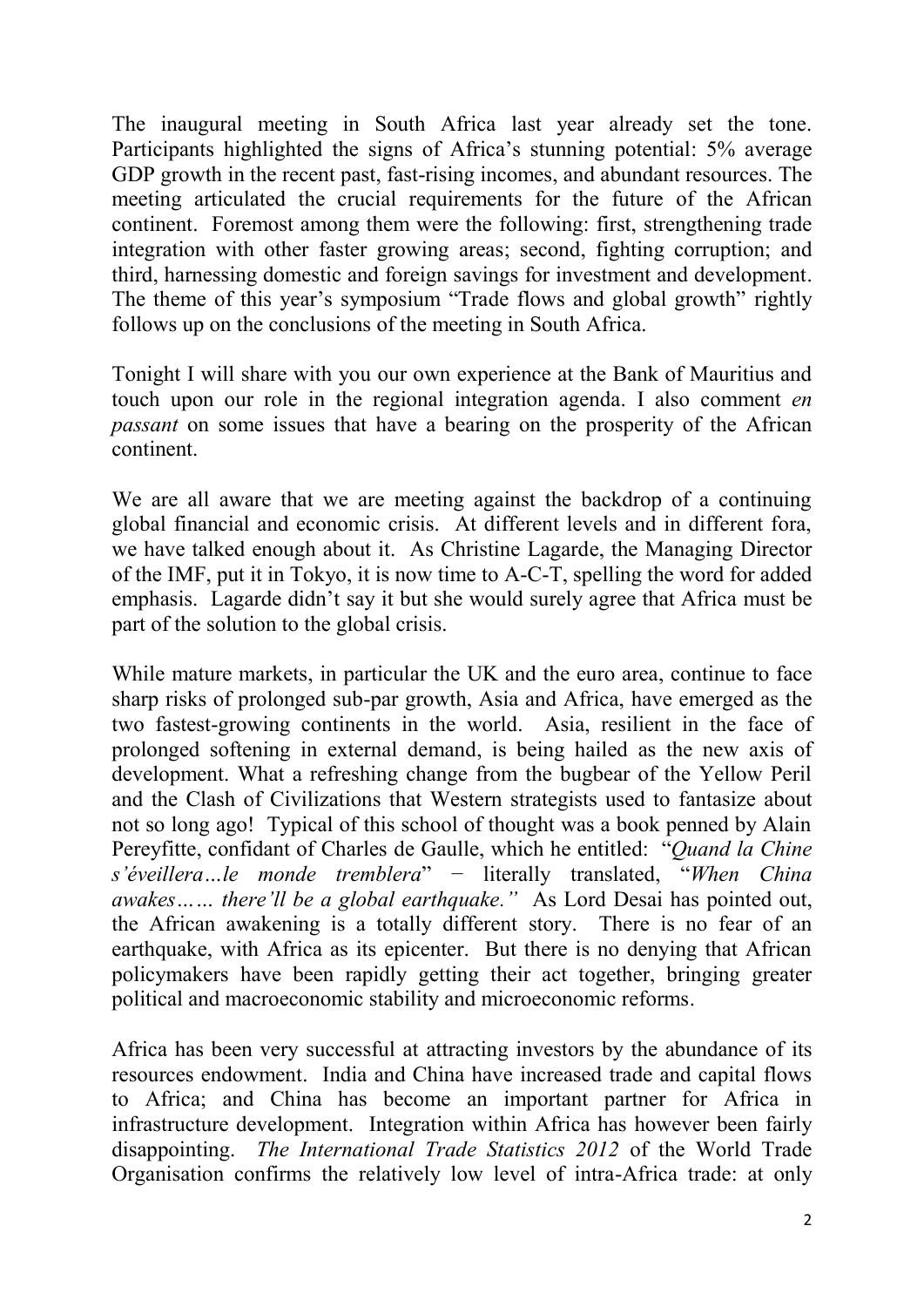10%, int*r*a-Africa trade trails far behind the 30% level of ASEAN, the 40% level of North America, and the 60% of Europe. Red tape, poor infrastructure and trade barriers are costing Africa billions of dollars and depriving the region of new sources of economic growth.

It is clear that we must step up our efforts to stimulate intra-regional trade and develop further financing links within the continent. Trade integration could unlock the growth and employment potential in the region and help to mitigate the impact of external shocks on our economies. Five years ago, the Bank of Mauritius threw its hat in the ring and joined the fight to promote intra-regional trade by lobbying successfully to become the settlement bank for COMESA's regional payments system initiative, REPSS, the Regional Payment and Settlement System. REPSS went live last month. The system allows for an easy transfer of funds among member countries – importers are able to pay for goods and services in their local currencies, and exporters can invoice their products in their domestic currencies. There is no reason why this platform cannot also serve the needs of other countries beyond COMESA member-states, and thus give a much-needed fillip to cross-border regional trade.

Macroeconomic convergence and financial integration figure high on our regional integration agenda. The Bank has been playing an increasingly active role in other African integration initiatives such as COMESA, SADC and AACB, i.e. the Association of African Central Banks. Countries in the region recognize that stability is a necessary condition for prosperity. Along with several of our peers, the Bank of Mauritius joined the Sub-Saharan Africa Regional Consultative Group of the Financial Stability Board. This will help to identify the region's challenges and, hopefully, adjust global policy-making to make it more relevant for peripheral countries. Such a forum ensures that the African continent has a voice in the process of policy reforms.

There is another remarkable phenomenon happening in our part of the world which I would like to flag for your attention. While major banks in developed countries are mired in scandal, scrambling for capital, shrinking their operations, and losing their CEO's, many of our banks are posting healthy profits and extending their footprint to other parts of the continent. This underlines the need for African regulators to collaborate more and exchange information to mitigate risks of contagion. The two African giants, Nigeria and South Africa, which account for half of sub-Saharan Africa's GDP, must be more sensitive to the spillover effects of their actions on the rest of the continent. We must be ready to take prompt policy actions in the event of a home-grown crisis. It is not surprising, therefore, that we are joining hands to establish supervisory colleges to foster closer supervisory cooperation and address the issue of banking crisis resolution in the African region.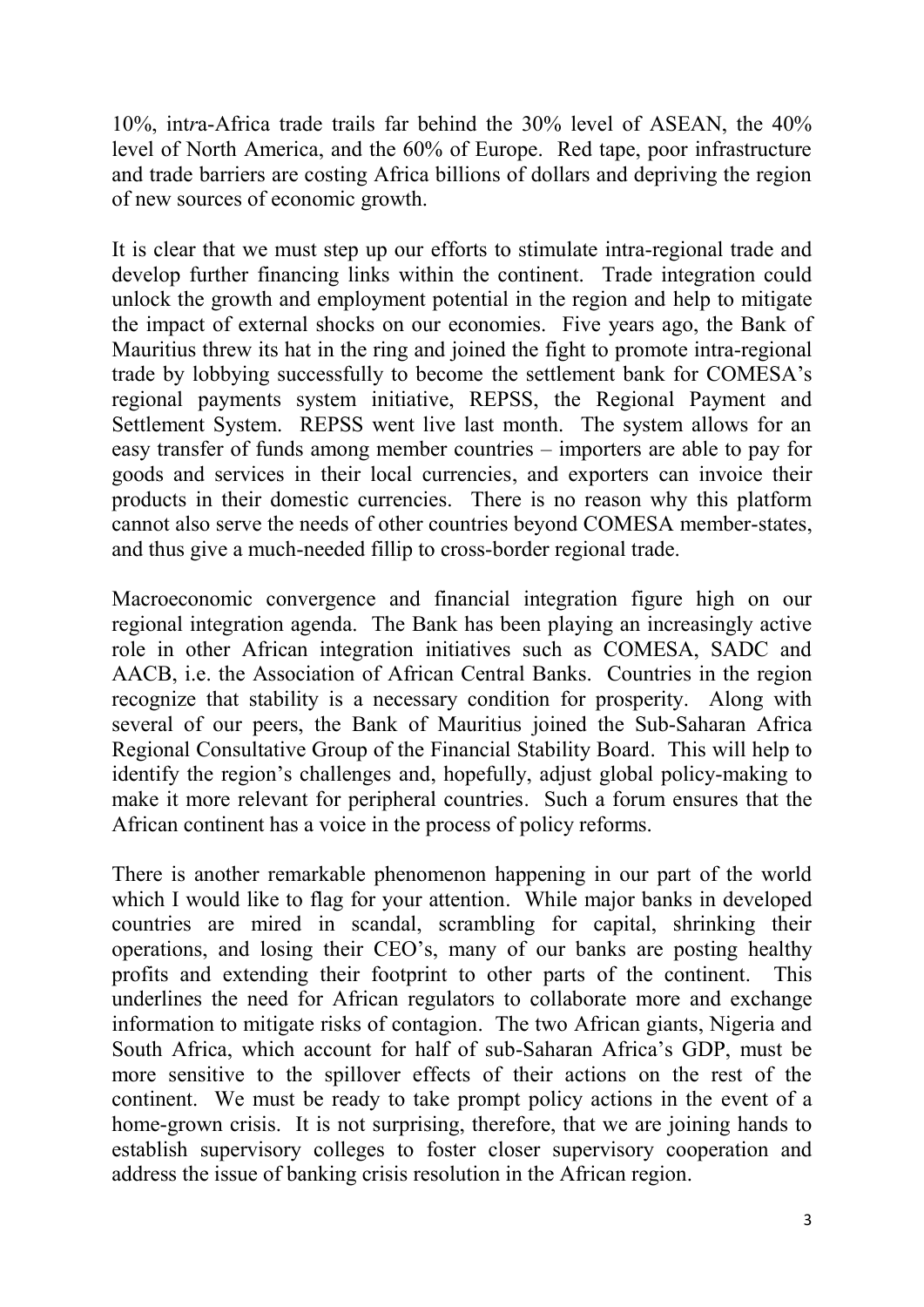Africa has an abundance of resources and is seen as the world's most promising place for new production. However, this wealth, when tapped, does not trickle down to Africans. By contrast, a small island economy like Mauritius, with its 1,860 square kilometres of land, a coastline of 177 kilometres, its limited resources and its independent economic history of less than five decades, has prospered and continues to score high marks on a number of counts. We have a sound and dynamic financial sector, an evolving monetary policy framework, a modern financial market infrastructure, and a banking sector that has showed remarkable resilience during the turbulent years. This financial and monetary stability has undoubtedly been a major contributor to the robust growth that Mauritius has experienced throughout the crisis. In 2011, the Mauritian economy was one-third bigger than it was in 2007, GDP having risen from Rs244 billion to Rs323 billion over the period. One might be tempted to say: "if this is a crisis, let's have more of it!" But we must not tempt the devil...

Mauritius is, of course, far from being what Nassim Taleb calls a "black-swanrobust" economy, that is, an economy that can resist difficult-to-predict events. But we have most certainly taken steps to "robustify" our economy, and we have made it less vulnerable and less fragile. In his Stamp Memorial Lecture at the London School of Economics in October this year, Sir Mervyn King, Governor of the Bank of England, put it thus:

*"[Taleb] argues that the opposite of fragility is not resilience or robustness, but "anti-fragility", that is a state in which people or institutions thrive on volatility, shocks to the system, and risk. We go to the gym to stress our muscles in order to strengthen them; occasional seismic activity may prevent a more damaging earthquake…[Antifragility] offers a warning of the dangers of believing that the role of monetary policy is to offset all shocks. Rather than pretend that we can forecast the future, a more intelligent response is to reinforce the resilience of those parts of the financial system that we cannot permit to fail and encourage entry and exit in a free market in other parts."*

Since I joined the Bank – about the time when the sub-prime crisis broke – I introduced an annual Letter to Stakeholders as part of my new communication strategy in an attempt to de-mystify central banking. In my Letter of 2011, I may unwittingly have put my finger on one of the mechanisms to build "antifragility". I wrote there that I have come to consider the smallness of our economy as

*"an asset rather than a liability because small size gives us an added adaptive advantage: a quick response capacity and the flexibility to continually adjust to the volatile external environment".*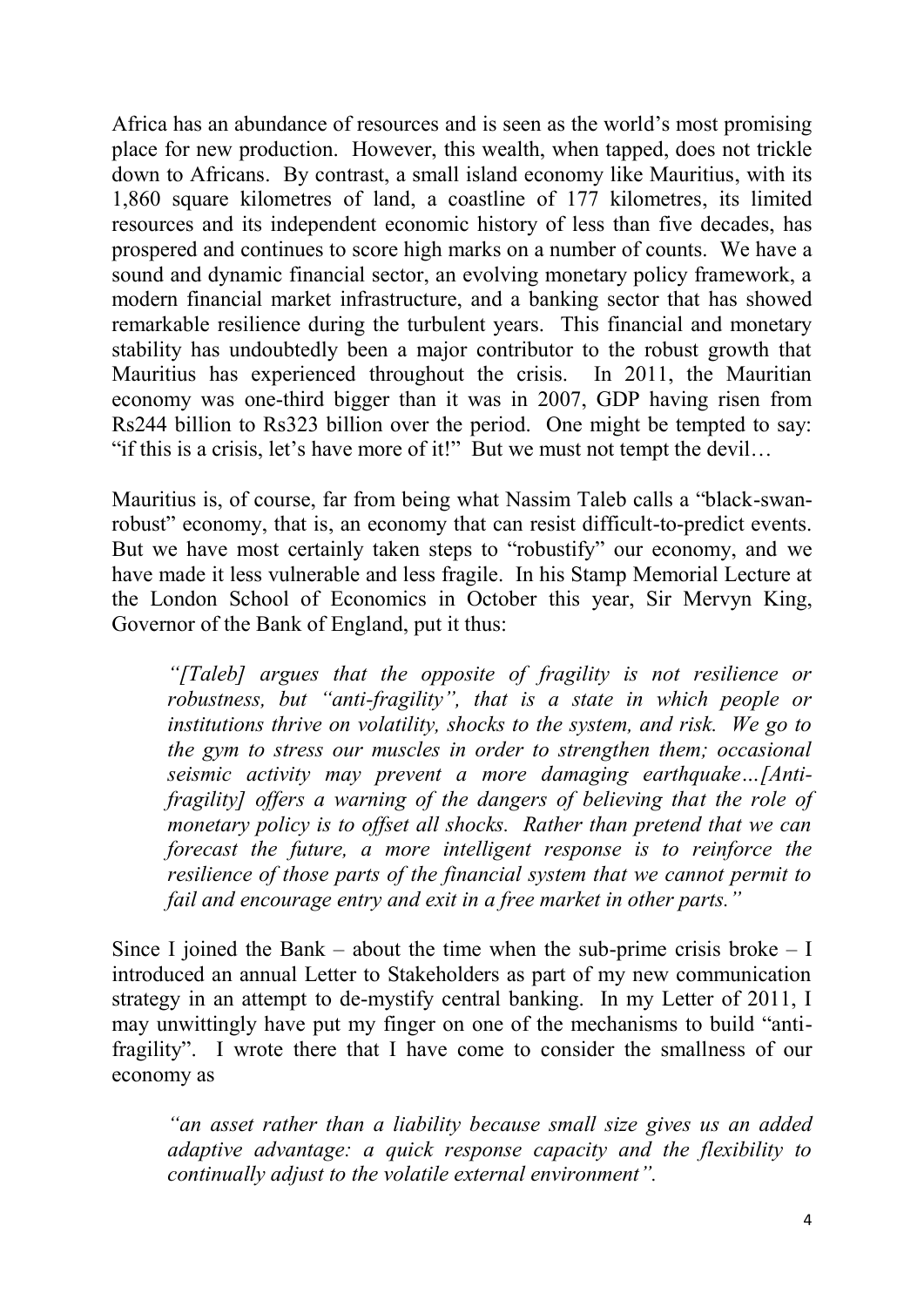That prompt response and flexibility have very much become our mantra at the Bank of Mauritius during the crisis. Which means that, unknown to ourselves, we have actually been promoting "anti-fragility". We are as amazed as Molière's eponymous *Bourgeois Gentilhomme* was when he discovered that he had been speaking prose all his life!

How, then, did we "robustify" the banking and finance sector? How did we respond to the increasing volatility, the external shocks, and the heightened risk? It will take us too long to go through all the things we did, both government and Central Bank, to cope with the succession of shocks that hit us in the financial and real sectors over the last five years, some of them anticipated and quite unrelated to the crisis. Let me just highlight some of the actions of the Central Bank. Inevitably, these sparked some misgivings about the evolving role of the Central Bank.

Central banks in systemic countries have moved center-stage. The US Federal Reserve, the European Central Bank, the Bank of England, and the Bank of Japan have moved well beyond the traditional 'lender of last resort' function and financial orthodoxy. They have had to step in swiftly to stabilize economic activity and restore trust in the financial system. These central banks are in uncharted territory. Some fear that, like some of the mammoth universal banks at the heart of the crisis these central banks may also have become too big to fail. Others raise the spectre of a "currency war' and revive memories of a former US Treasury Secretary, John Connally, who told a group of European finance ministers worried about the export of American inflation that the dollar is *" our currency, but your problem."*

Small central banks, like ours, do suffer from this quantitative easing and consequent currency weakening in our reserves portfolio even while we recognize that we benefit from the favourable impact on the demand for our exports. We have been constantly re-jigging our reserves composition, more for prudential reasons than in a search for yield.

We have struggled to maintain a high level of monetary and financial stability in spite of our exposure arising from the openness of the economy. We made full use of all the elbow room we could build around us by taking a less restrictive approach to the Bank of Mauritius Act; we revisited little-known provisions of the Act and viewed the Bank's mandate in a broader perspective – at the cost, I must say, of much friction with other interested parties and to the evident delight of the local press. We did not limit ourselves to the conduct of monetary policy via interest rate decisions only. The Bank fully assumed its socio-developmental role in the economy.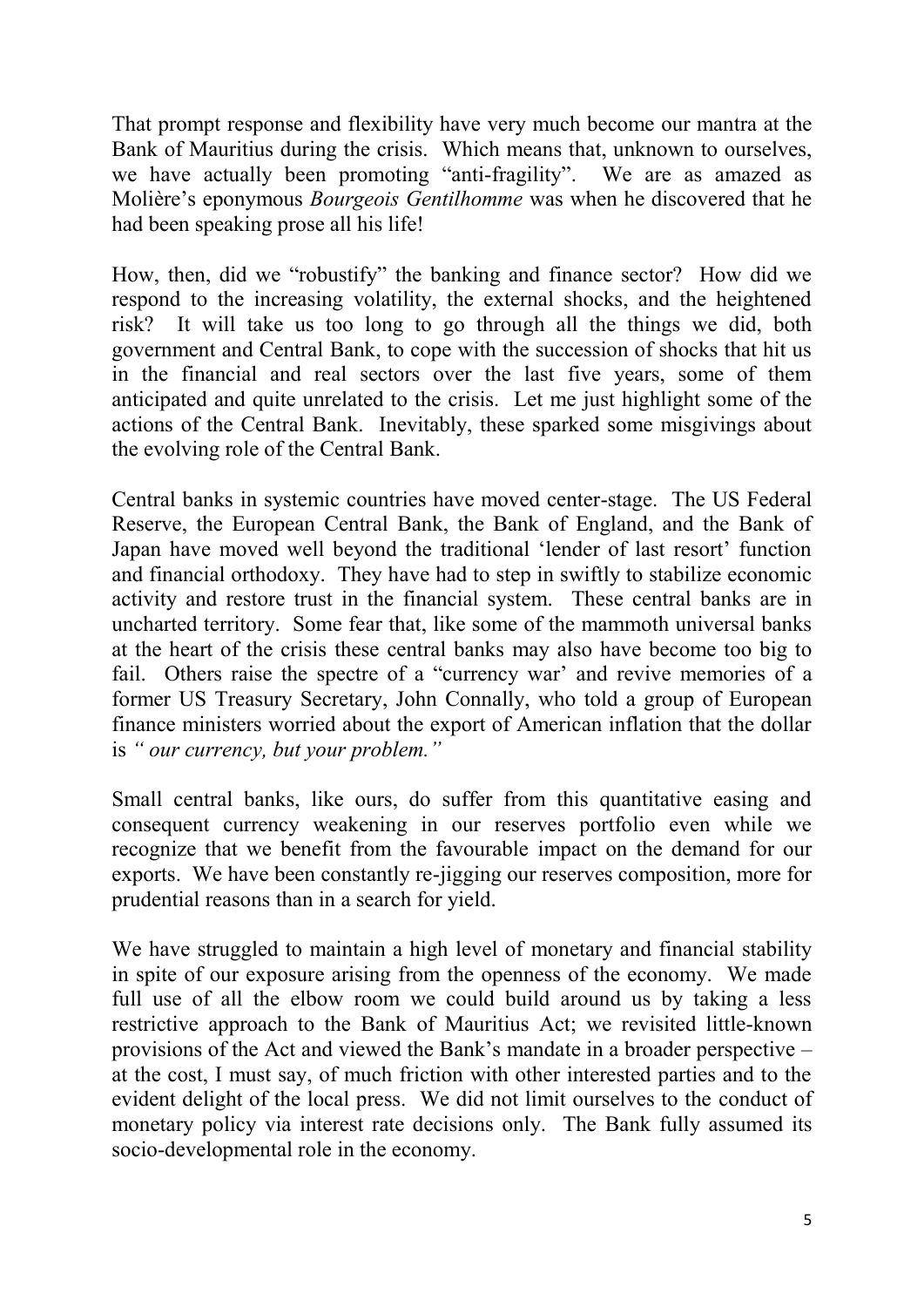We have been particularly attentive to a better integration of banking and financial sector policies with national economic policies. To facilitate this, we stepped up our coordination with the Treasury while safeguarding the central bank's independence against fiscal dominance and other encroachments on its domain, in, for example, the area of exchange and reserve management. Let me mention briefly some of the main policy measures that can be credited with instilling "anti-fragility" in the system:

*First*, trade finance. For a country which depends so critically on trade exchanges with the rest of the World – external trade constitutes 69% of GDP – it was perhaps inevitable that the financing of trade flows would be the area where financial stress would first surface when international money-centre banks did not roll over long-established trade credit lines to domestic banks.

The Bank responded promptly by extending a Special Foreign Currency Line of Credit of US\$125 million, i.e. nearly 7% of Bank reserves to ensure the continued financing of the country's trade. This measure, taken in December 2008, extended the Bank's toolkit and it was vital to keep the economy functioning smoothly in the unusual conditions prevailing at the time. The Special Foreign Currency Line of Credit remained available for three years and we only withdrew it last year when it was no longer required. Those who follow developments in this area will recall that it was only in October 2011 that the BIS brought two changes in the treatment of trade finance under the Basel Capital framework to improve access to, and lower the cost of, trade finance instruments for low-income countries.

*Second,* Swaps Transactions**.** The lack of liquidity in the spot foreign exchange market towards the end of 2009 started to impact on the orderly functioning of this market. Consequently, the Bank offered to undertake swap transactions with a view to injecting liquidity in the market and thus, prevent the build-up of uncertainties that would have been having financial stability implications. Spotto-one month forward swap transactions in USD, EUR and GBP were carried out for an amount equivalent to USD94 million.

*Third,* Excess Liquidity. As the global economy nosedived, it dragged down private sector credit demand. By an unfortunate coincidence, this happened simultaneously with the Government drawdown of prudential credit types negotiated with international financial institutions to ward off the possible negative repercussions of any sudden stop in foreign direct investment inflows. These flows diminished somewhat, but no sudden stop materialized. The net redemption of public debt that followed fuelled an explosion of domestic excess liquidity. As its peak, this stood at Rs8.3 billion, or nearly three times higher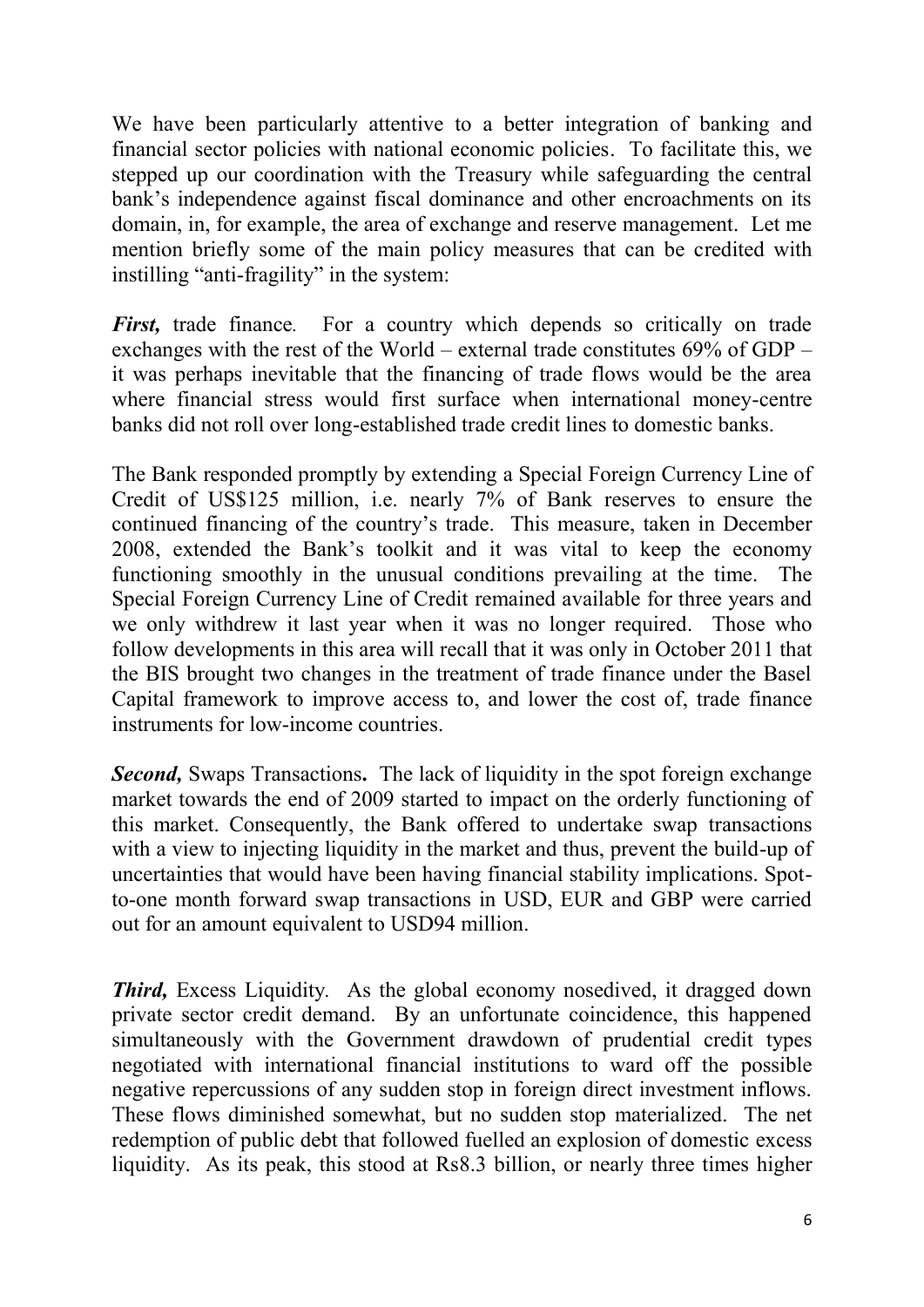than the Bank's comfort level of Rs3 billion. As yields on reduced issues of Government debt were aggressively pushed further and further below savings deposit rates, it became increasingly obvious that this excess liquidity situation would hamper the monetary transmission mechanism and impede normal financial intermediation.

The Bank was in a fix. Its own resources were severely stretched as interest rates on its reserve holdings, its main source of income, neared the zero level. Although profitability was not a major motivation, it could not easily envisage incurring a loss. It could not persuade the Treasury to issue more paper, with a senior finance official bluntly saying: "Excess liquidity is your problem!" to the Bank officer mandated to explore this issue with the Treasury. Unlike some central banks, we did not have the option of automatically issuing treasury paper for monetary policy purposes for the Government's account.

Tentatively, we started issuing 28-day Bank of Mauritius paper. We had already abandoned the overnight placement facility with the Central Bank as it didn't serve any useful purpose given the high costs incurred. Persistent excess liquidity led to frequent rollovers of our 28-day paper. The Bank lengthened the maturity of its own paper and, before long, found itself issuing bills of 91-day, 182-day and 364-day maturities as well as notes of 2-year, 3-year and 4-year duration. At peak time, the Bank had a total of Rs11.5 billion outstanding, compared to Rs31.5 billion of Treasury bills at the time. Let me fast forward to the present when we are facing sporadic liquidity shortages in the domestic banking system. Since early December, we have gone into reverse mode. We have been offering to buy back our own paper but no bank has taken us up on our offer yet.

*Fourth*, the Bank's accounting framework. This required the Bank to liquidate periodically, part of its portfolio to distribute unrealized gains, and did not allow dynamic provisioning. I shall spare you the details of how we managed to effect changes in the Bank's accounting framework in the face of concerted opposition from the Bank's external auditors, the Treasury, the State Law Office, and some of our own accounting staff  $-$  or how we got the IMF to defend our corner. In November 2011, we also doubled the Bank's capital from Rs1 billion to Rs2 billion to quell any fears about the Bank's capital adequacy. Both are fascinating stories, but we shall have them for another time.

*Fifth*, credit to small cane-growers. When the sugar sector was hit by continued decline in export prices and small planters were abandoning cane cultivation, the Bank made available a cheap line of credit in rupees amounting to Rs1.5 billion in each of the two years 2010 and 2011 and of Rs1.3 billion 2012 to the Mauritius Sugar Syndicate to finance the crop at preferential rates. We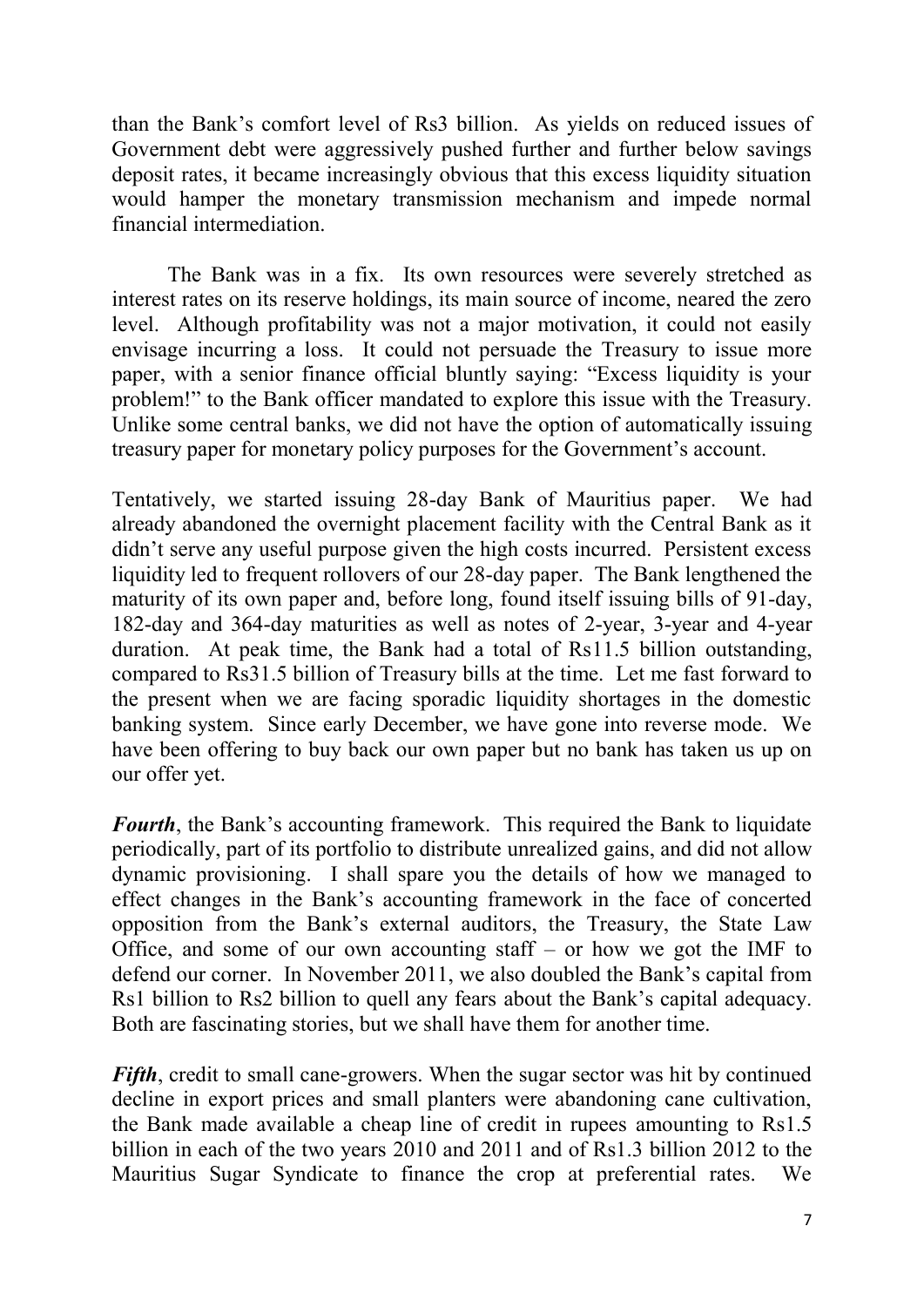negotiated paper-thin margins with the commercial banks to make sure that it provided maximum benefit to the targeted beneficiaries.

**Sixth**, we worked closely with the Treasury to develop new bank lending facilities for the Small and Medium Enterprises sector. This was announced in the November 2011 Budget. The Bank supported the initiative by providing the framework through which finance could be extended on favourable terms and conditions through commercial banks. The Bank has been closely monitoring the scheme since it was launched.

*Seventh,* public debt management*.* The Bank was entrusted with the management of central Government's debt since December 2008. Since then, the Bank has innovated with a host of measures to render the Government securities market deep and liquid. Single maturity auctions that determine the Government's debt profile are conducted since 2010 and this has enabled the issuer to decide on its debt profile rather than leave it to the market to mark its preference. We scored some success in lengthening the domestic debt profile of central Government. A new instrument – 273-day Treasury Bills – was introduced to widen the maturity spectrum of available instrument and we succeeded to garner a smooth upward-sloping yield curve, which among other things, is expected to benefit the development of a corporate bond market by enabling market participants to price their financial products.

We have noted that banks, in general, have a tendency to lean on a buy-andhold strategy when they purchase Government Treasury Bills. The marked preference of banks for official paper, even at the cost of driving down yields in the preferred part of the spectrum, and a growing risk aversion, have impeded the growth of credit and have prompted us to introduce a new tool in the form of a cap on banks' holdings of Treasury Bills in their banking books in April 2011. This cap was initially set at 20 per cent of daily average rupee deposits and tightened further to 18 per cent as from July 2011. There is no limit on banks' holdings of Treasury Bills in their trading book. You will note that while most central banks impose a minimum holding of liquid assets, we were bold enough to prescribe a maximum imposable limit on the premise to encourage banks to direct loanable funds towards extending more credit and also, to promote the long-awaited development of the secondary market.

My *eighth* point relates to our action on the foreign exchange market. For an import-dependent economy which does not grow its own food and which imports its fuel, the exchange-rate pass-through plays a critical role in domestic inflation with imports accounting for nearly 53% of the Consumer Price basket.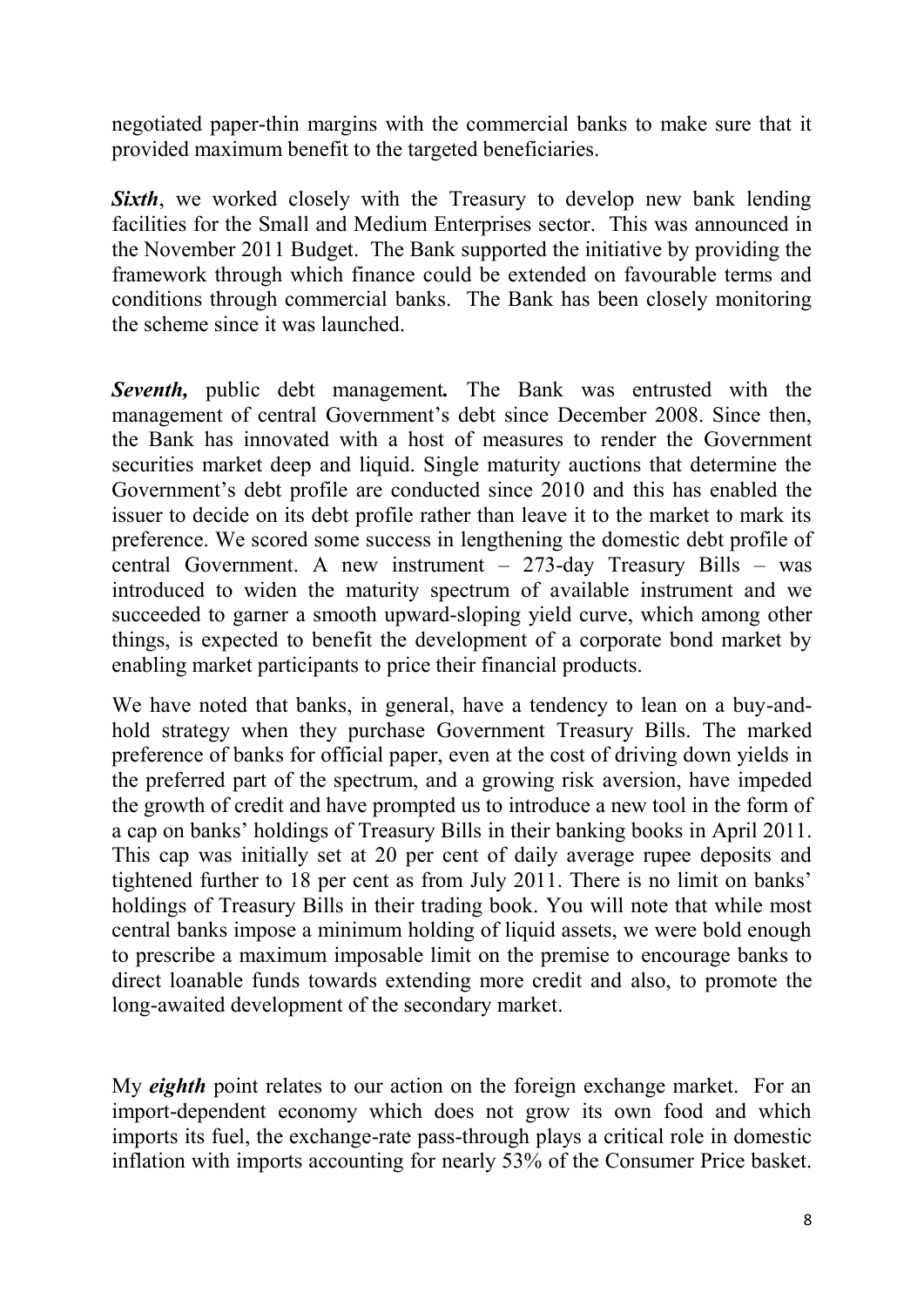Armed with our mandate to target price stability and the power to formulate appropriate intervention policies on the foreign exchange market, we moved decisively to reduce volatility on the foreign exchange market arising from suspected currency manipulation in an oligopolistic market with information asymmetries where the State Trading Corporation (STC) played the role of the fat goose to be avidly plucked by the well-informed and well-supplied currency trading desks. Our statutory powers allowed the Bank to provide directly the currency requirements of the STC, the agency responsible for our fuel and part of our food imports. This measure not only reduced volatility but it also enabled the STC to have less frequent price adjustments, thereby contributing to the price stability objective of the Bank.

The *ninth* measure we introduced relates to an action we took in June this year to shore up the export sector. Ever since the crisis hit, we have been closely monitoring the indebtedness of the corporate sector. We have a high level of interconnectedness and related party transactions in our banking system, which makes it very vulnerable to contagion. Our exporters had long been used to a slow and steady depreciation of the domestic currency. Over the years, they built up large rupee debts which they serviced from unhedged foreign currency earnings, mostly in euros. The prolonged weakness of the euro prompted calls to peg the rupee to the euro and, more generally, to depreciate the rupee. Instead of yielding to these pressures, which would have imposed a heavy burden on the rest of the population and risked social instability, the Bank introduced a Special Facility in Foreign Currency for an amount of Euros 600 million, or 27% of gross reserves, to refinance the outstanding stock of rupee debt of the export sectors which were hit by the declining external demand in key markets and the weakness of the export currencies. The Bank was charting new territory as we had never undertaken such a refinancing operation. Economic operators with highly-leveraged balance sheets – and severely affected by the mismatch between their earnings in foreign currency and their debt in rupees – posed grave risks to the balance sheets of banks and to overall financial stability in the country.

The *tenth* measure was introduced in parallel with the previous one. It concerns the same issue of currency valuation but approaches it from the perspective of foreign exchange reserves. There is no doubt that the rupee has strengthened since the crisis – the rupee exchange rate index moved from 100 in 2007 to 91.6 in December 2011, standing at 94.2 in September 2012. Over the same period, year-on-year inflation has fallen from 11.9% in 2006 to 3.9% in September 2012 after having dipped to a record low of 0.1% in October 2009. Given the openness of the economy and the exchange rate pass-through which I have referred to earlier, we could not have achieved the inflation outcome without the currency strategy which underpinned it.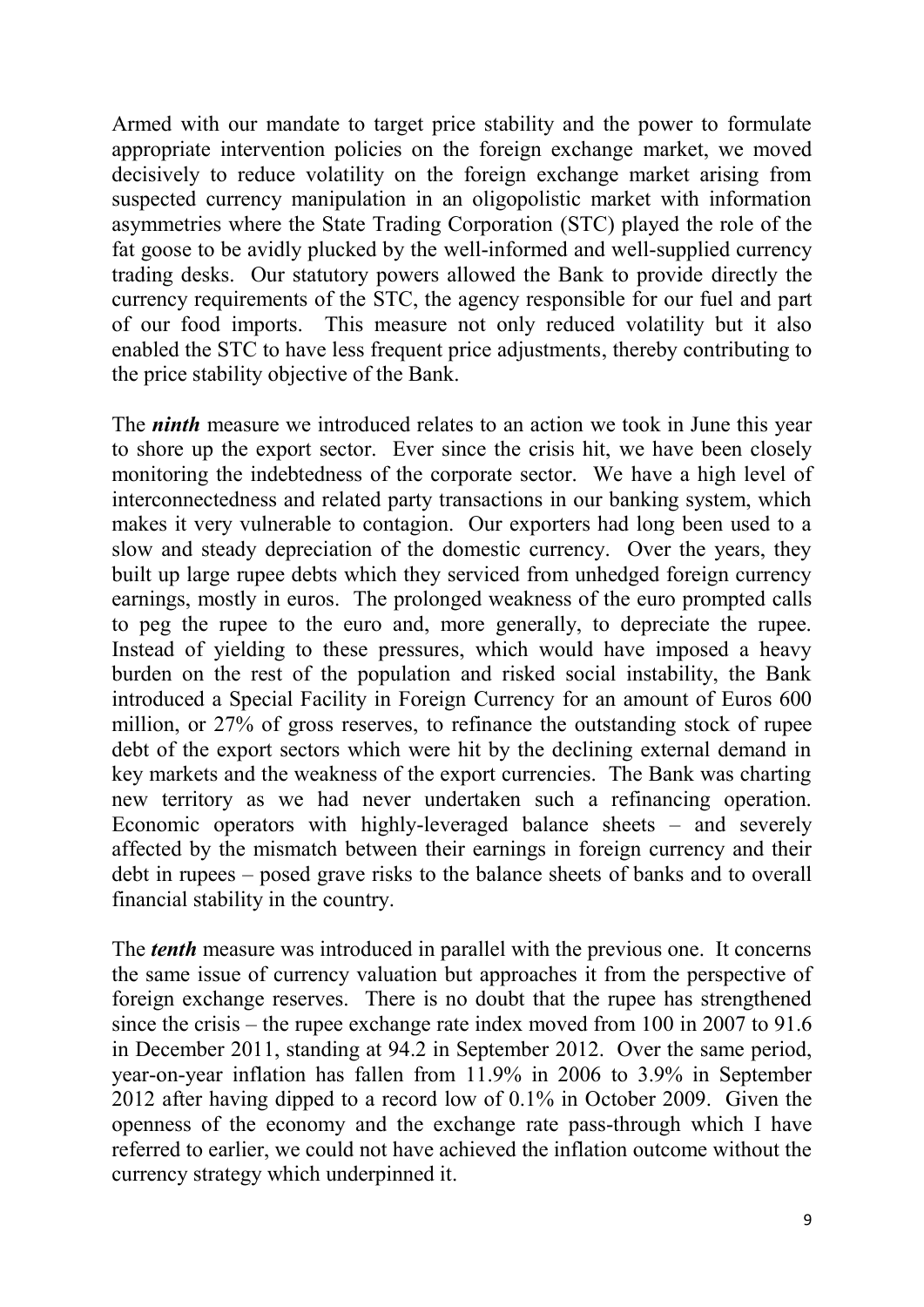There has been increasing concern about the "overvaluation" of the rupee from exporters' lobbies. The matter has been addressed by the IMF in the last two annual Article IV consultations, and also in a recent special report: *"Mauritius: External Balances from a Long-Term Perspective."* Please bear with me as I quote selective excerpts from these documents to drive home the point that we may possibly be misreading the IMF's analysis when we argue for an accelerated depreciation:

### **Excerpt 1:**

*"The flexible exchange rate continues to play a useful role as a potential shock absorber; exchange rate interventions should be used primarily to limit excess volatility. Net international reserves appear fully adequate, but not excessive*."

(Staff report for the 2012 Article IV Consultation, February 2012)

### **Excerpt 2:**

"*Using cross-country panel methodologies as well as single country time series techniques, we estimate that the Mauritian Rupee is mildly overvalued with respect to fundamentals. Nevertheless, there is significant uncertainty about the size of the overvaluation. Mauritian competitiveness in general (beyond real exchange rate issues) appears to have declined with respect to exports, labor productivity, growth in unit labor costs, and other structural competitiveness indicators"*

(IMF: Mauritius External Balances from a Long-Term Perspective – May 2012*)*

#### **Excerpt 3:**

*"The balance of evidence suggests the need for measures to address external imbalances and declining competitiveness…….the real exchange rate in 2012 might be considered overvalued……although the evidence is not fully conclusive….the exchange rate is one of the tools to address analyzed imbalances; likely partially effective in the short run, but also probably the most ineffective tool for the long run."*

(IMF: Mauritius External Balances from a Long-Term Perspective – May 2012)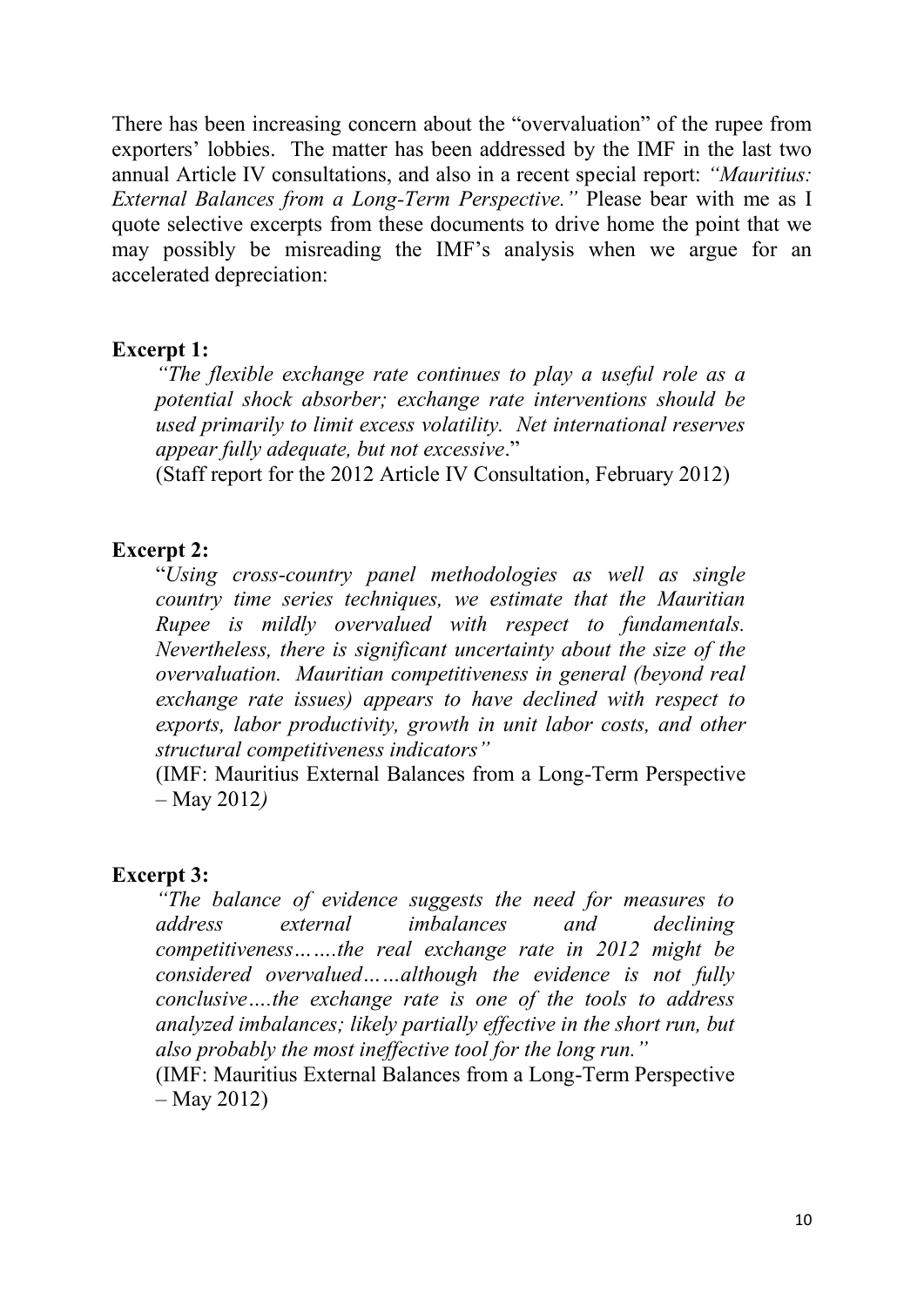## **Excerpt 4:**

*"The recent strengthening of the Rupee owes to the depreciation of the Euro and the deteriorating conditions in the Euro area."* (IMF: Mauritius External Balances from a Long-Term Perspective – May 2012)

# **Excerpt 5:**

*"Empirical results indicate that the BOM's FX intervention has generally been effective in affecting the volatility of the rupee exchange rates."*

(IMF: Mauritius External Balances from a Long-Term Perspective – May 2012)

Well, that should put paid to the argument that the Central Bank has been misguided in its forex intervention policies as much as to the contention that the salvation of the export sector depends on a currency fix that the Bank should provide.

Earlier, we had been advised by the Fund that the mild overvaluation did not warrant active foreign exchange intervention. In the light of evidence suggesting growing misalignment and our reserve cover being qualified as *"adequate, but not excessive",* we launched an initiative to increase our reserve cover to six months' of imports. Since its launch in June 2012, Operation Reserves Reconstitution has added reserves of nearly one month of import cover and we are well on the way to achieve our target. We managed to contain rupee appreciation and corrected the growing misalignment without creating disorderly conditions on the domestic foreign exchange market. Whether this will suffice to combat further appreciation depends very much on what happens to our trading partner currencies.

I hope I have not bored you with all these details. These measures, and many other smaller ones relating amongst others to macro-prudential provisions, that I have no time to mention tonight, contributed to build "anti-fragility" not just in the Mauritian economy but, more broadly, in Mauritian society as well. We did not chart new territory; we were really raking over old ground but we did it with a fresh insight and renewed determination. Lady luck was also on our side as we seem to have got the sequencing right. Which reminds me of a remark of US President Herbert Hoover:

*" Wisdom consists not so much in knowing what to do in the ultimate as knowing what to do next"*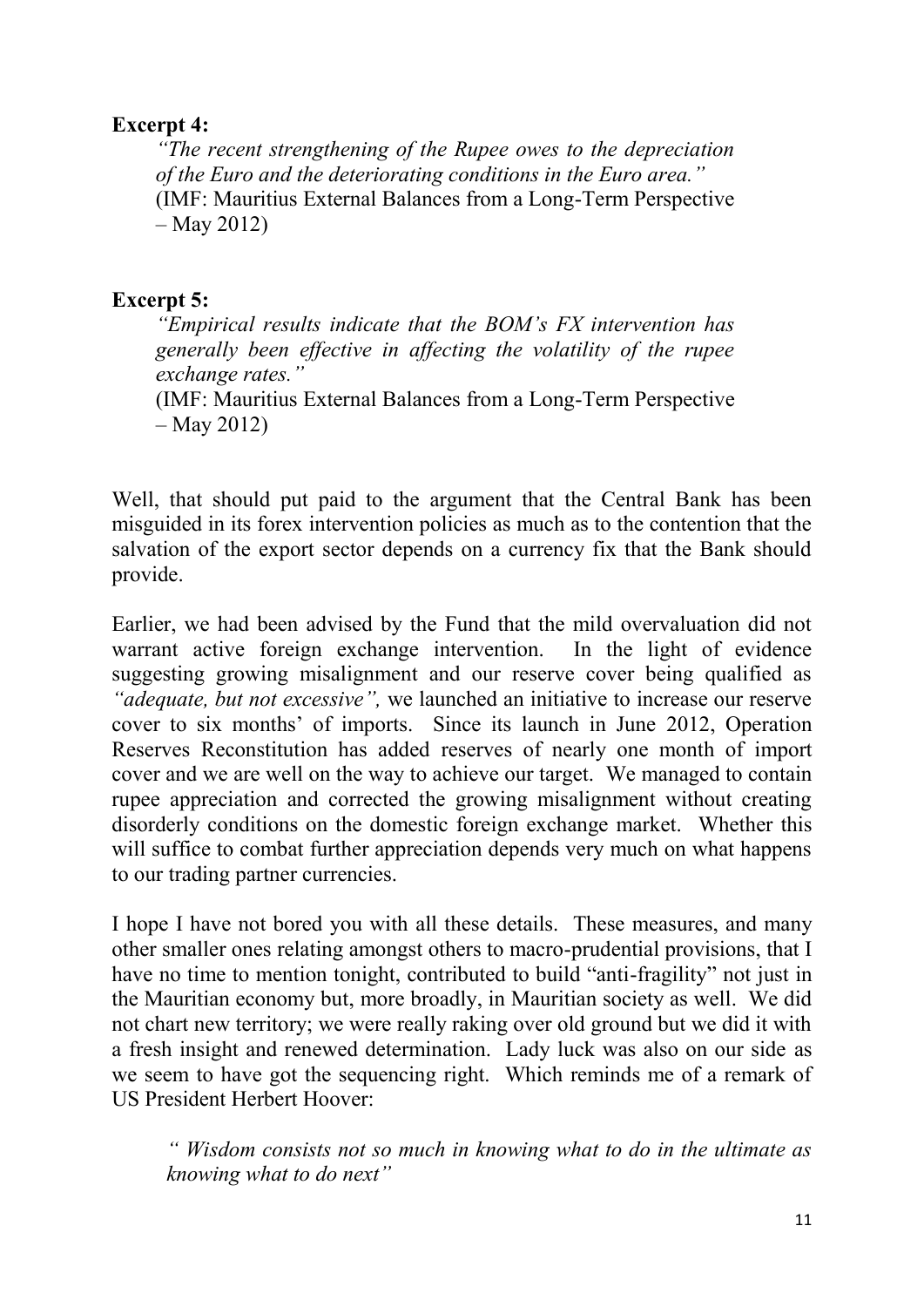It is possible that we have also been helped by the nature of our banking and finance system. Let me explain. Two years ago (June 2010), I was privileged to be among the Governors who were being hosted to a dinner at All Souls College in Oxford by John Vickers, who was then chairing the International Banking Commission. He had arranged for a rather unusual after-dinner speaker, unusual for bankers' meetings. This was the Oxford Professor of …….Zoology, Lord May, who treated us to a talk on "The Ecology of Finance". The gist of his argument was that simple ecosystems, not complex ones, were better at resisting stressful environments. He cautioned against extrapolating from ecosystems to financial systems but suggested that there were lessons to be learnt. Avoid complexity, and keep it simple. The Mauritian banking structure is a fairly simple one, with banks mobilizing deposits in traditional ways and the lender knowing the borrower. The simple structure and traditional banking values, allied with normally non-intrusive regulation, have also contributed to the resilience of our banking system.

Let me come to my final point – the Gold Bar project that H.E. The President, will be launching later tonight. We have witnessed the domestic savings rate halving from 29% in 1992 to 14% currently. This is partly in response to continued negative real interest rates on saving deposits. The outlook for normalising rates in the near future is not encouraging. In the absence of attractive financial saving instruments, it is the domestic property market that draws speculative investment with the risk of a real estate bubble. More generally, there is demand for a "safe haven", away from paper currencies as we are living under the threat of the depreciation of paper money and, particularly of reserve currencies, from quantitative easing. This is the rationale for the Bank to introduce physical gold as a new asset class. The Bank, which already sells industrial gold to jewelers and gold coins to the general public, has partnered with Rand Refinery of South Africa for this Gold Bar project.

There are two features to this new savings instrument that enhance its attractiveness. We are offering a buy-back option to make the investment as liquid as possible; and we are proposing custodial services in our vault to mitigate the risk of loss through theft. We are initially proposing gold bars in three denominations, 10g, 50g and 100g, and they will be put on sale at competitive prices, set as close as possible to those prevailing on the international bullion market. We now wait with bated breath to see how the market reacts to it!

Before concluding, let me recognize – De La Rue with whom we have partnered to organize this event. As some of you may be aware, the relationship between Mauritius and De La Rue goes as far back as 1860! Indeed it was 152 years ago that Thomas De La Rue, as the nascent company was then known, bagged its